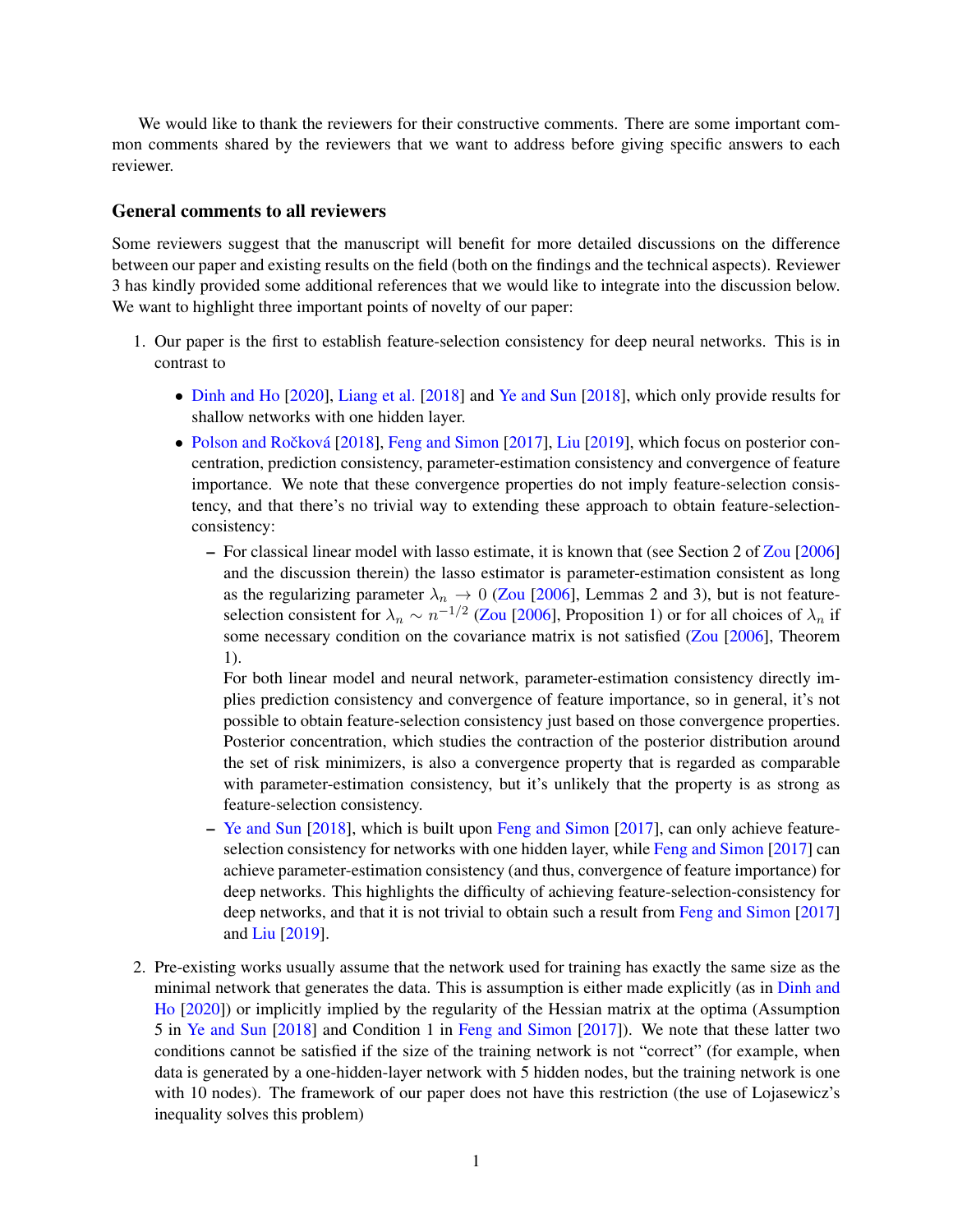3. Since our paper focus on model interpretability, the framework has been constructed in such a way that all assumptions are minimal/verifiable. This is in contrast to many previous results. For example, [Ye and Sun](#page-4-2) [\[2018\]](#page-4-2) takes Assumption 6 (which is very difficult to check) as given while we can avoid this Assumption using Lemma 3.2.

Secondly, some reviewers commented that our simulations are insufficient in illustrating the performance of the proposed method. We would like to clarify that this work is intended to be a theory paper and not a proof-by-simulation methodology one. In other words, the existence of the simulation part is solely to highlight the theoretical findings and visualize the performance gap between GL and GL+AGL in simple settings. We believe the current simulation coherently established these points.

Specific comments to the reviewers are as follows.

### Comments to Reviewer 1

*The assumption that the data is positive and completely continuous on it's domain is quite strong, and likely to be broken for most practical datasets. Can the authors comment on the likely behaviour of GL+AGL when this assumption is broken? (Presumably it's broken in Boston Housing, but it's difficult to see any effect given the paucity of results).*

 $\gg$  First, we want to clarify that the assumption we made in the paper is that the \*density function\* of the data is absolutely continuous and positive on its domain (not the data). It is correct that our analysis focus on the case when  $\mathcal X$  is an open domain, and thus the variables are assumed to be continuous. However, we note that the result can be straightforward to accommodate discrete variables with a few adjustments.

*There is no discussion on the predictive performance of a network trained using this regularization penalty. The results only show the feature set recovery, but it's conceivable that the net might recover the feature set but predict the output poorly. Without empirical results it's difficult to say.*

≫ We want to emphasize while standard machine learning usually regards feature selection as a mean to improve prediction accuracy, in many application contexts, the goal is to identify which features affect the outcomes rather than to make the best prediction (e.g., identifying key genes that affect the survival rates of cancer patients is more important than predicting the survival rates using the whole genomes). In this work, our main focus is to show that a feature-selection-consistent method can be achieved for the neural network model and our simulations illustrate the performance of the approach in this aspect.

*All the neural nets are trained for large numbers of epochs, with no indication on the performance under early stopping, or other techniques to reduce the computational load. Thus it's hard to know if the feature set becomes fixed early in training, or if it's only later in training after the model has fit the training data that the feature set is selected. Without this information (or at least some guidance) it's hard to apply the technique to new problems where it may not be feasible to train for so many epochs.*

≫We agree with the Reviewer that guidance on apply the method along with other techniques to reduce the computational load is an important question that we would like to address in the future. We note that feature selection (or interpreting a model) is a difficult task that probably requires high accuracy in training, which may require more computational efforts than usual.

*Similarly to the point above, the datasets have at most 50 features. Many real world problems have many more features (especially where feature selection is used), and it's unclear how the technique would scale to those larger problems.*

≫ As mentioned in the general comments section, the focus of our work is theoretical performance and the simulation is only for illustration. We note that our method can be easily adapted from weighted lasso,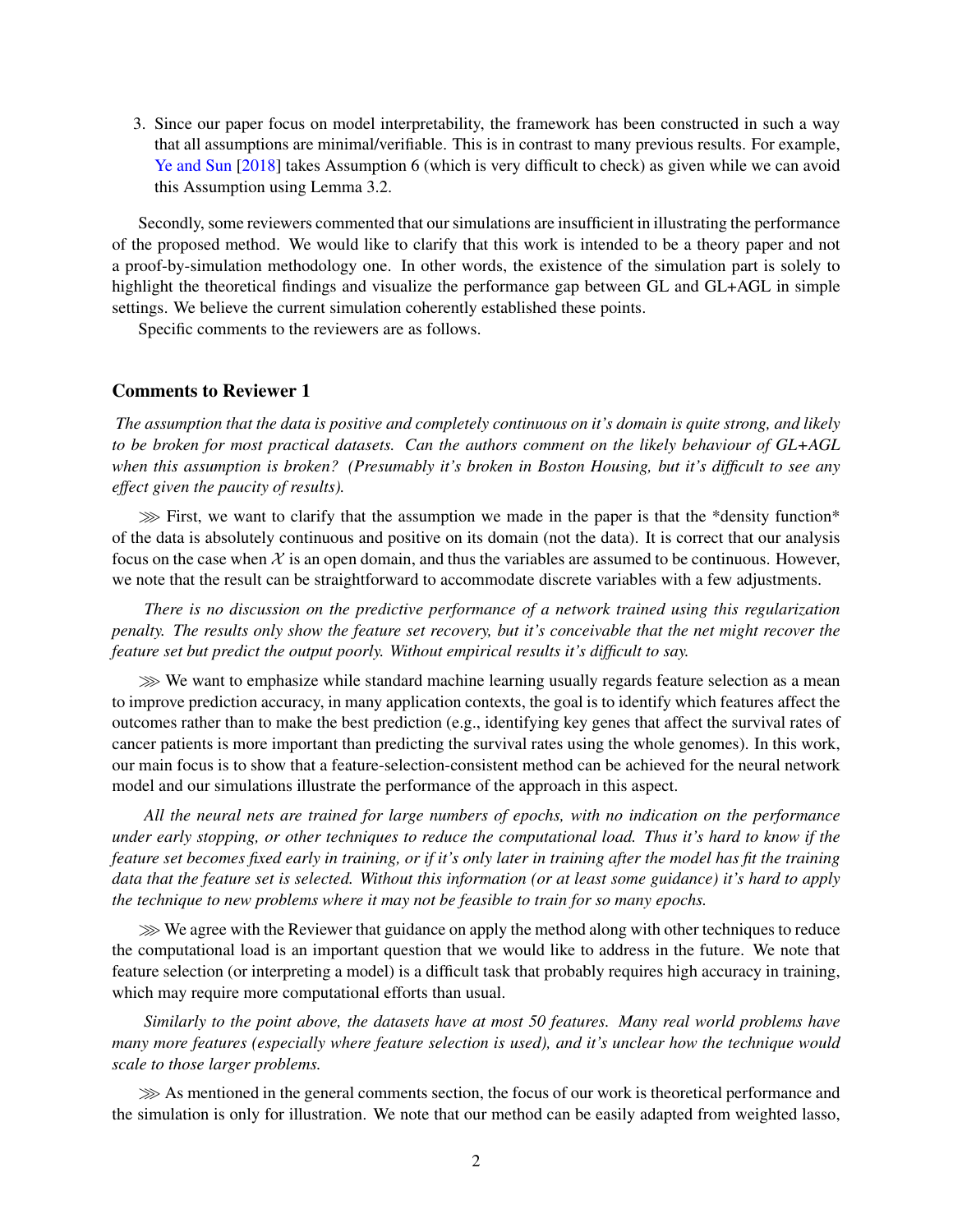and only double the computational cost of a standard prediction problem with lasso. From that aspect, we expect that our approach would scale well to larger problems in terms of computational costs.

*Given the technique is gradient based I'd expected some discussion of when features are disabled and if they can be re-enabled (though no gradient would flow to them when they output zero). This can occur in the lasso, and it seems precluded here by the use of SGD.*

≫ We are not quite sure that we understand your comment correctly. Our proximal algorithm continuously soft-threshold the parameter to zero, but never actually disable any of the features. We also note that unlike network with ReLU activations that sometimes lead to dead nodes with no gradient flow, our network is analytic and if an input node is significant, then the gradient to the parameter associated with it will not be killed completely.

## Comments to Reviewer 2

*Is the model specified in Assumption 2.1 a good one for data generating process? And are the Definition 2.2 and 2.3 appropriate for characterizing feature selection consistency? The authors may argue that these definitions are natural extensions of the concepts for linear models to the deep neural networks case. But my concern is it is well-known that the linear model is quite robust. Even the true date generating process may not be exactly characterized by a linear model, the variable selection results based on a linear model can still help us draw useful conclusions. However, for deep neural networks, the nonlinearity and complicated design may make the model less robust. If the underlying distribution differ from the model in Assumption 2.1, which is probably the case in most applications, then to which level we can trust the variable selection result?*

≫ We note that Assumption 2.1 is a common assumption for this framework. One alternative approach (as in [Ye and Sun](#page-4-2) [\[2018\]](#page-4-2), [Feng and Simon](#page-4-4) [\[2017\]](#page-4-4)) for this is to define:

$$
EQ^* = \arg\min_{\alpha} R(y, f_{\alpha}(x))
$$

and assume that for all  $\alpha \in EQ^*$ , all weights tied to the insignificant features are zero (which is compatible with Definition 2.2 and 2.3). The results of our paper can be straightforwardly extended to this setting with minimal changes. However, while this avoids the exact model-based assumption, this comes with the cost of losing verifiability/interpretability of the assumption, and may not address your concern directly. We believe that the robustness of feature selection with deep learning is an open problem.

*To apply the result of Theorem 3.6, given a data set, how should we choose the tuning parameters? Do* γ *and* ν *depend on the true model?*

≫ In practice, for a fixed dataset, all tuning parameters are chosen using cross-validation. In Theorem 3.6,  $\gamma$  can be any positive number and do not depend on the model. In the simulation,  $\gamma = 2$  but any positive number works.  $\nu$  does depend on the true model but it's not a tuning parameter.

## Further comments to Reviewer 3

- *1. This paper do not consider the feature selection under high dimensional setting. This paper consider an easier problem setting in which the total number of feature is fixed and does not scale with the number of data points. It is important to study a feature selection method under high dimensional setting, where the number of total feature may grows exponentially fast w.r.t. data points.*
- *2. This paper focus on the feature selection consistency and claim that most previous work mainly focus on excessive error bound because it is hard to address the nonidentifiability issue in neural network.*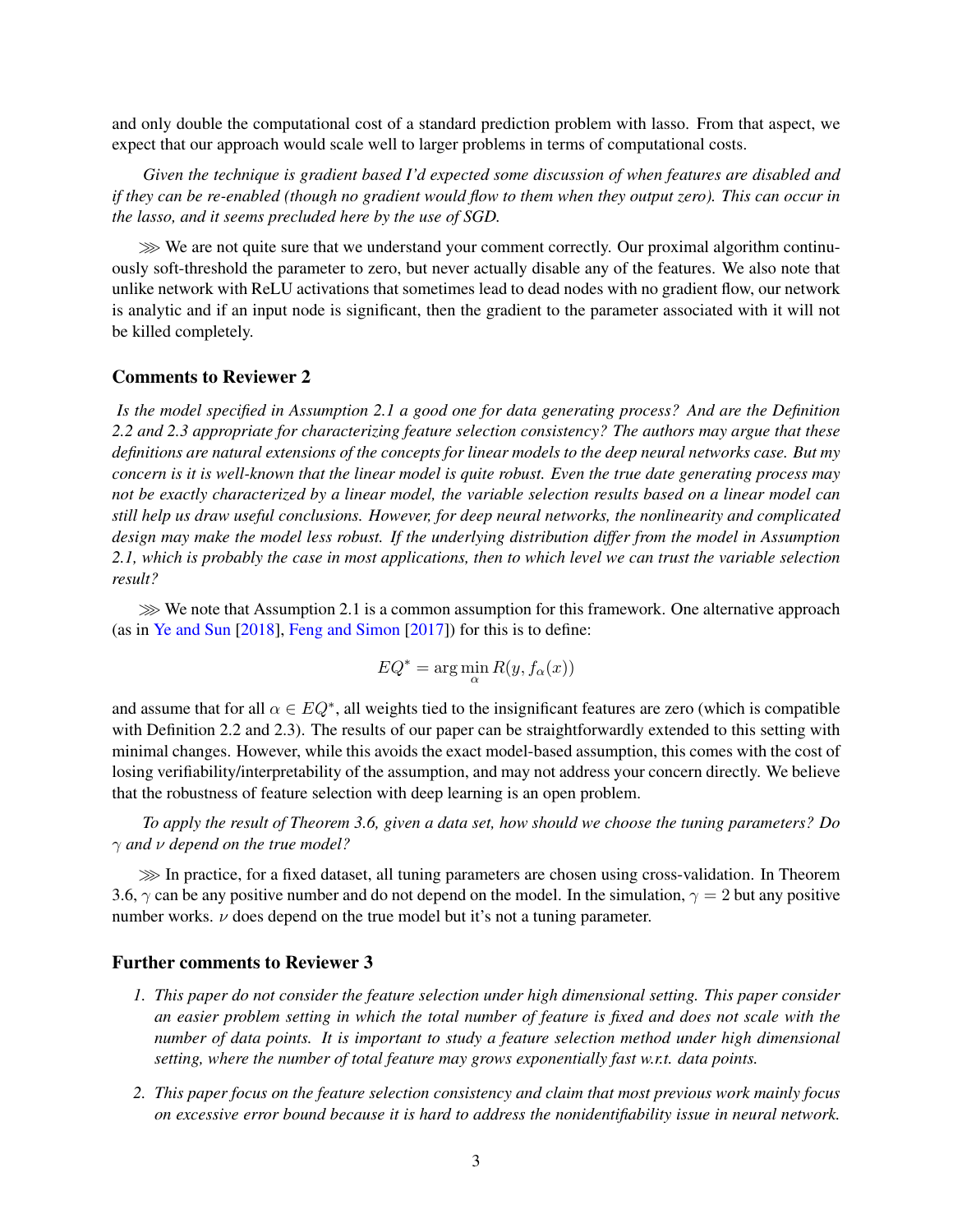*However, there are various previous actually already gives selection consistency result, for example [1,2,3]. And the selection consistency in [4, 5] can be easily obtained with several simple arguments built upon their analysis. I believe it is necessary for authors to do more extensive literature reviews and give more detailed discussion comparing their method and the existing works.*

*[1] Bayesian neural networks for selection of drug sensitive genes*

*[2] Variable Selection via Penalized Neural Network: a Drop-Out-One Loss Approach*

*[3] Posterior Concentration for Sparse Deep Learning*

*[4] Sparse-Input Neural Networks for High-dimensional Nonparametric Regression and Classification*

*[5] Variable Selection with Rigorous Uncertainty Quantification using Deep Bayesian Neural Networks: Posterior Concentration and Bernstein-von Mises Phenomenon*

*3. I was also wondering about the technical contribution of the proposed analysis framework. How does it make it easier to analyze the deep network compared with the previous method. I think it would be good if the author could discuss the advantage of the proposed framework: what this can do but previous work can not do?*

≫As we mentioned in the general comment, although we focus on low-dimensional settings, our problem is not trivial because (1) we consider deep networks and, (2) we focus on feature-selection consistency.

We recall that feature-selection consistency is a very strong property, which states that with finite data, the estimated weights that correspond to the insignificant features are \*exactly\* zero. This is in contrast to other properties, such as prediction consistency, parameter-estimation consistency, and convergence of feature importance, which hold if the estimated weights that correspond to the insignificant features \*converges\* (but not necessarily equal to) zero.

As you have pointed out, there are some previous work about feature selection consistency, such as [Dinh and Ho](#page-4-0) [\[2020\]](#page-4-0), [Liang et al.](#page-4-1) [\[2018\]](#page-4-1) and [Ye and Sun](#page-4-2) [\[2018\]](#page-4-2). However, their results can only apply to shallow networks with one hidden layer. All of pre-existing works for deep networks (Polson and Ročková [\[2018\]](#page-4-3), [Feng and Simon](#page-4-4) [\[2017\]](#page-4-4), [Liu](#page-4-5) [\[2019\]](#page-4-5)) are only about prediction consistency, parameter-estimation consistency and convergence of feature importance. Extending these work to feature-selection-consistency is non-trivial. For example, [Ye and Sun](#page-4-2) [\[2018\]](#page-4-2), which is built upon [Feng and Simon](#page-4-4) [\[2017\]](#page-4-4), can only achieve feature-selection consistency for networks with one hidden layer, while [Feng and Simon](#page-4-4) [\[2017\]](#page-4-4) can achieve parameter-estimation consistency (and thus, convergence of feature importance) for deep networks.

Another strong point of our work is that the conditions imposed on the framework are minimal/verifiable and can work well in cases when the size of the generating network is not known exactly.

We agree that studying feature selection under high dimensional setting is an important problem that is even more challenging for deep networks. We hope to address this in future work.

#### Comments to Reviewer 4

*The experimental results are insufficient. The simulation was done on a single architecture with only 50 input features, and the single real data had only 13 input features. Both the simulated and real data had a small number of input features, which seems inadequate for a study of feature selection problem. Considering that the claim of the paper applies to a broad class of neural networks, the experiments should include those deep neural networks from difference classes.*

≫ As mentioned in the general comments section, the focus of our work is theoretical performance and the simulation is only for illustration. We think the approach can be further extended/optimized in